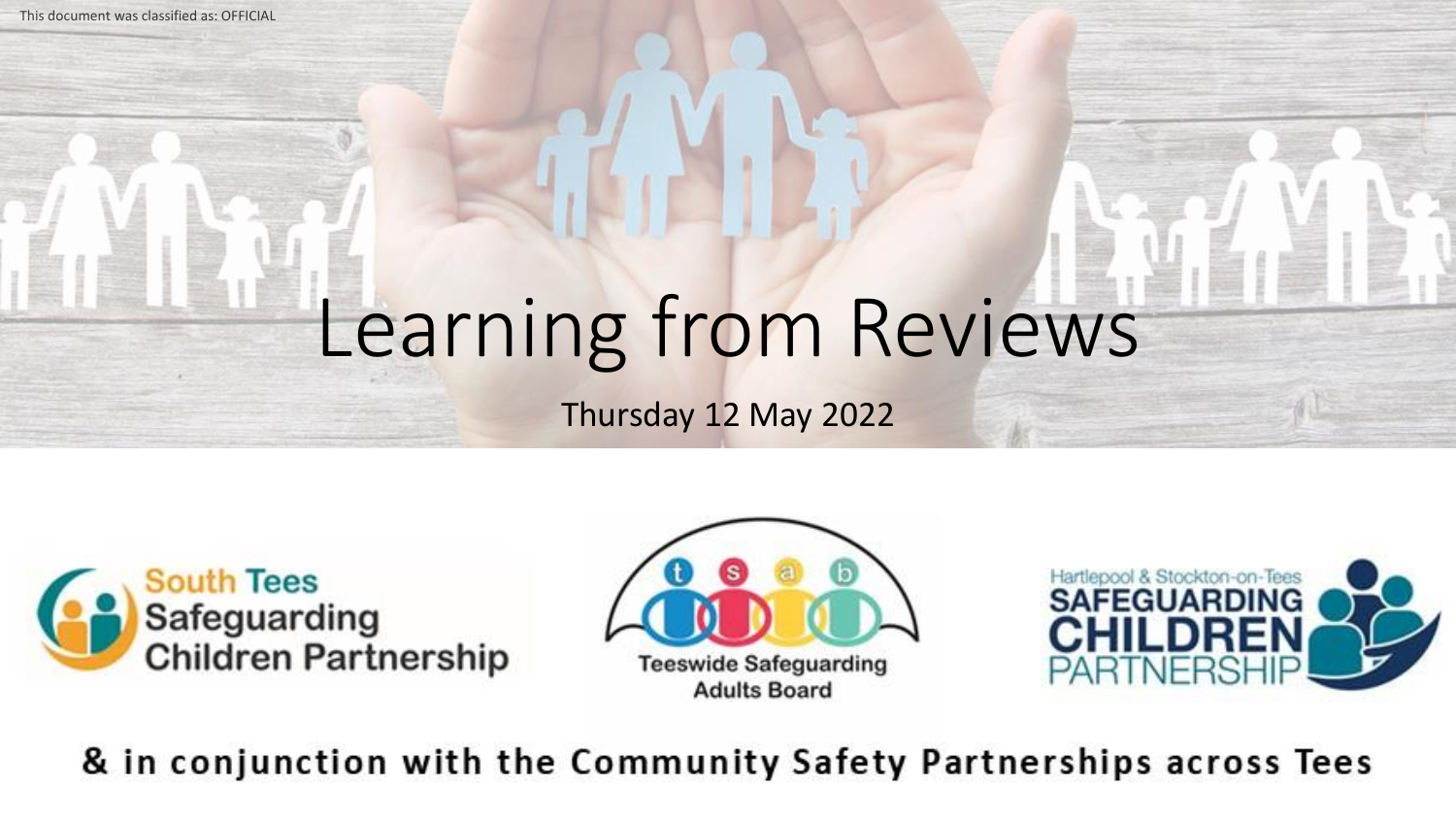### Aims and Objectives

### **You will hear about the learning from a range of reviews across Tees**

#### **You will…**

- Understand the range of reviews which have taken place across Tees in recent years
- Understand the common emerging themes from reviews
- Consider the impact of these reviews on your practice
- Increase your understanding of the legal frameworks that supports work with perpetrators of abuse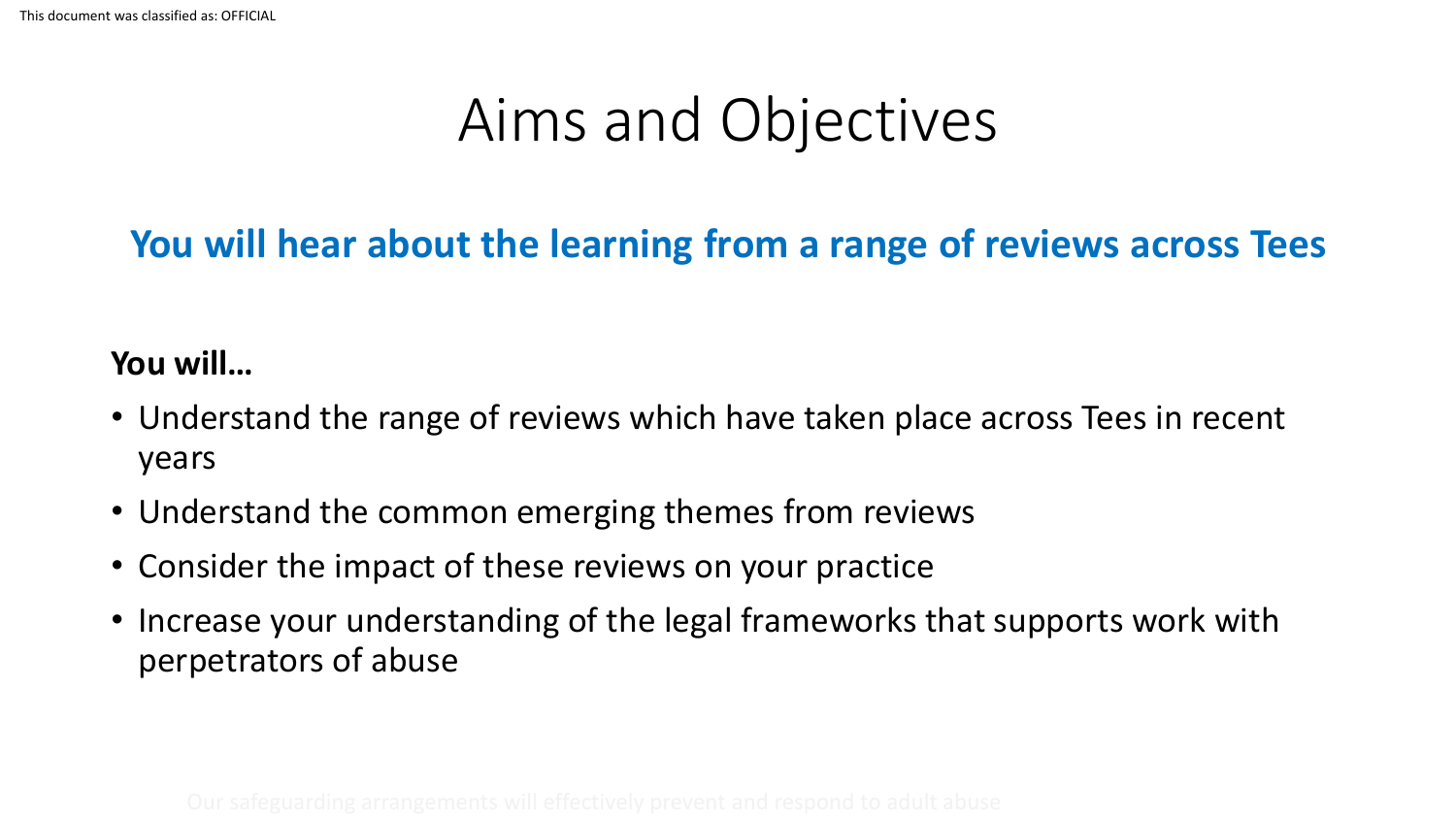## What are Learning Reviews?

- Cases that reach the criteria are referred
- Identify with the professionals involved:
	- What is working well in the system
	- •Gaps in systems
- Identification of learning for improvement leading to recommendations
- Application of learning to future cases
- Reassess embedded learning using various methods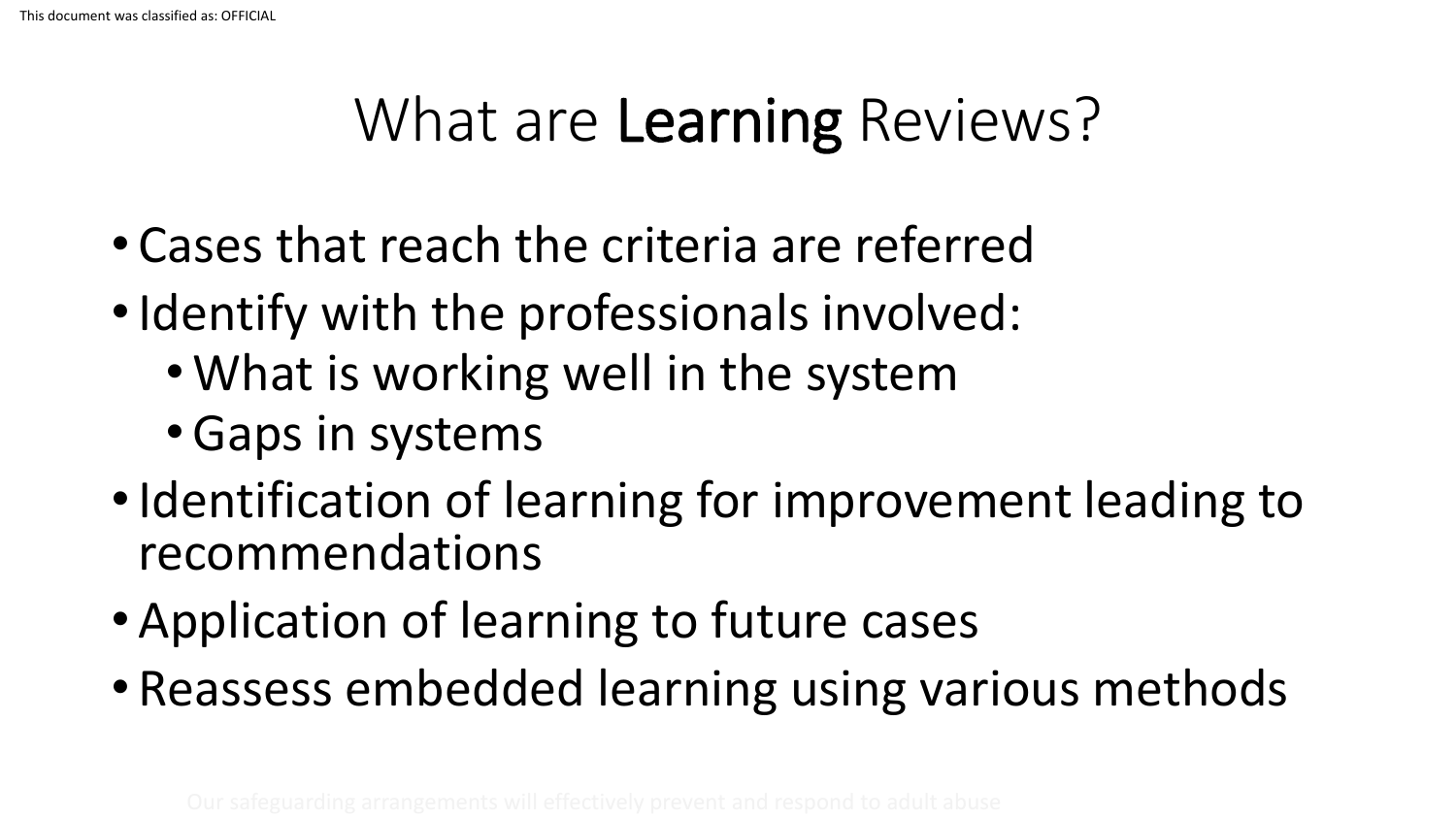### Learning Reviews are not…

- An investigation of individuals' practice
- A chance to blame individuals or organisations
- For families to use in complaints
- However caution
	- •Ongoing investigations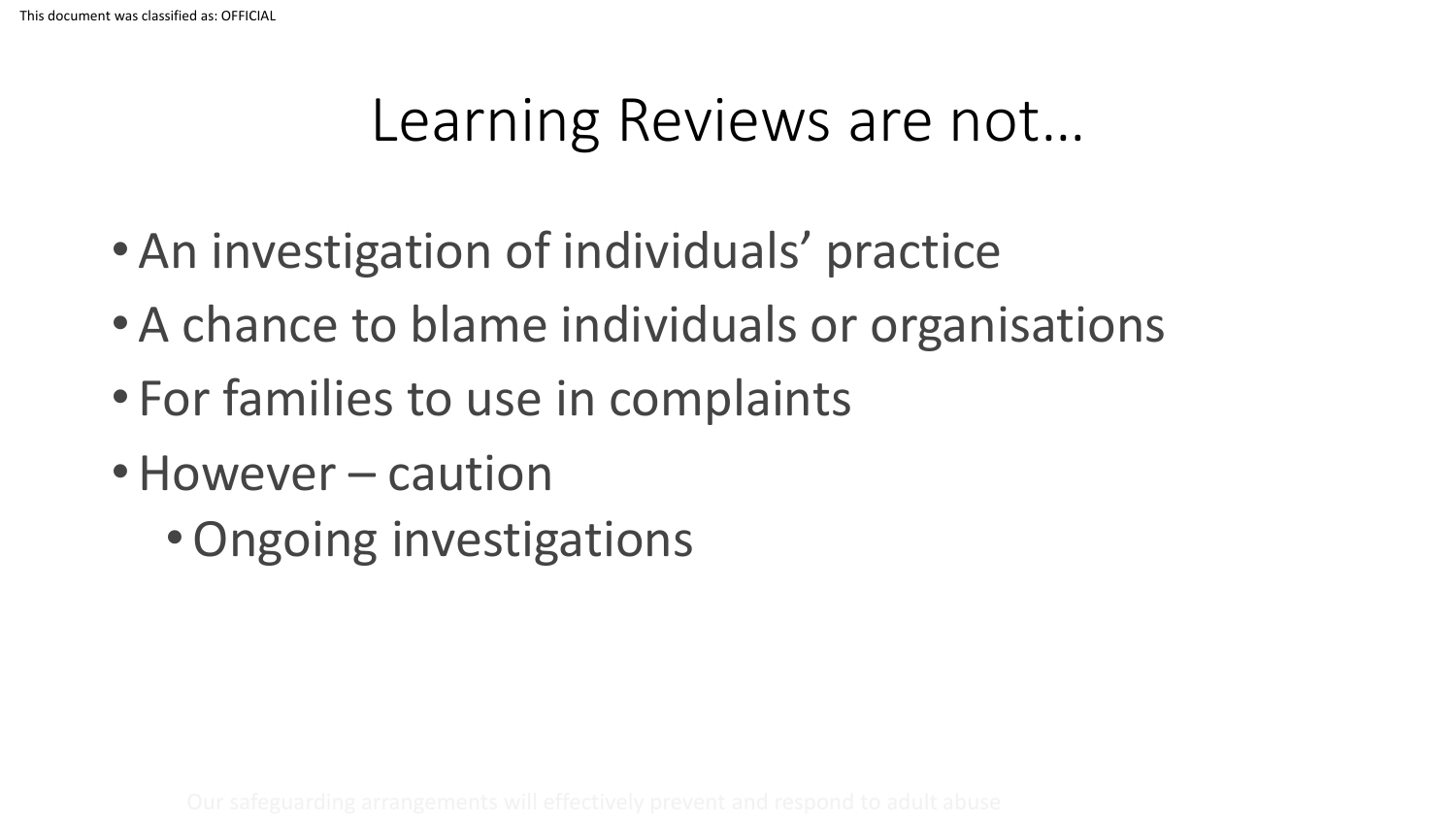### **Children Rapid Reviews and Safeguarding Children Practice Reviews**

From Working Together 2018:

- Serious child safeguarding cases are those in which:
	- abuse or neglect of a child is known or suspected and
	- the child has died or been seriously harmed

There is a statutory duty on Local Authorities to notify serious child safeguarding cases / incidents to the Child Safeguarding Practice Review Panel. The Child Safeguarding Practice Review Panel then inform the Safeguarding Children Partnership, who undertake a Rapid Review of the case and make a decision on whether a Local Safeguarding Children Practice Review (LSCPR) needs to be undertaken.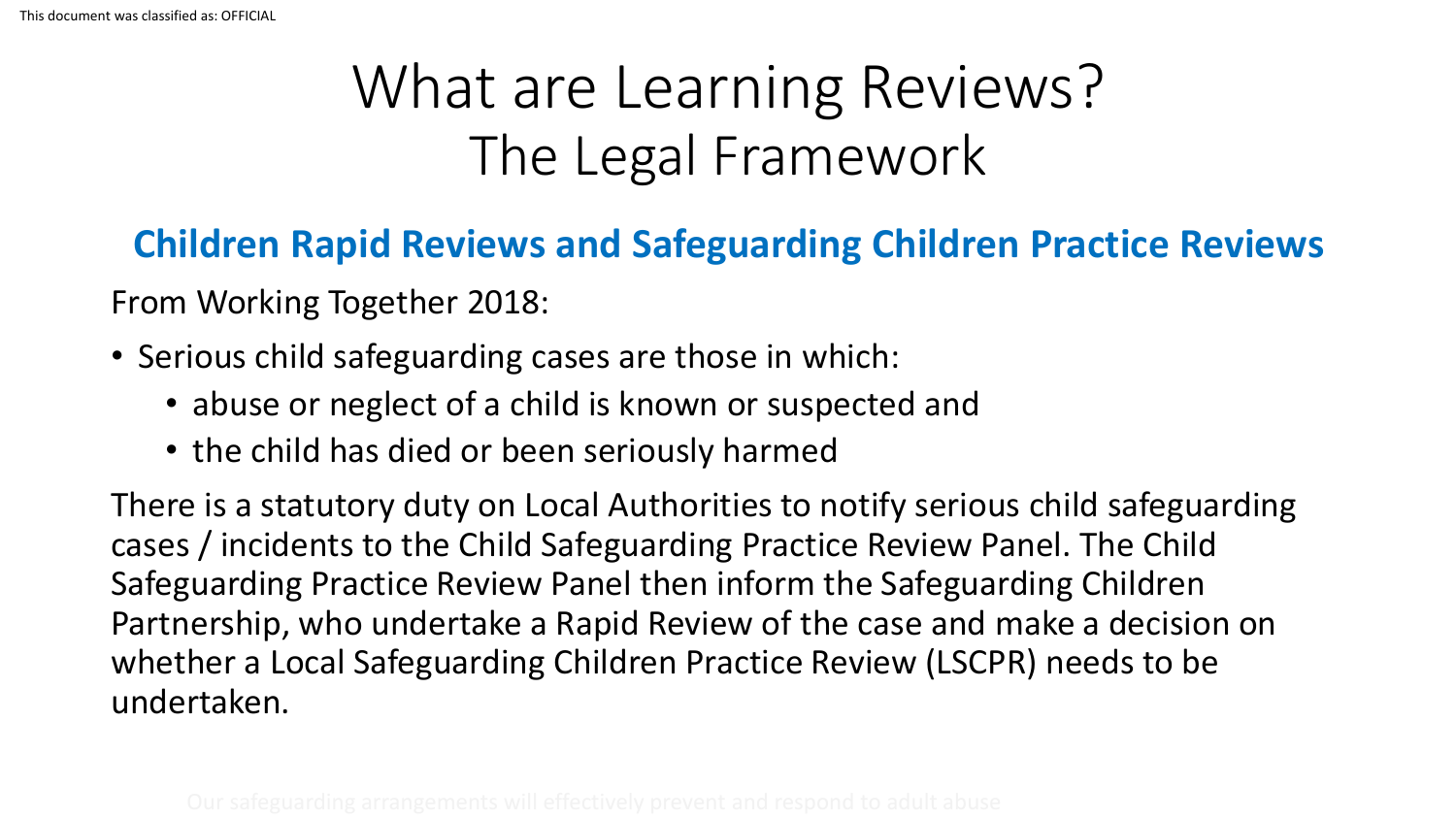#### **Children Rapid Reviews and Safeguarding Children Practice Reviews**

The safeguarding partners should promptly undertake a rapid review of a case, in line with any guidance published by the Panel. The aim of the rapid review is to enable safeguarding partners to:

- gather the facts about the case, as far as they can be readily established at the time
- discuss whether there is any immediate action needed to ensure children's safety and share any learning appropriately
- consider the potential for identifying improvements to safeguard and promote the welfare of children
- decide what steps they should take next, including whether or not to undertake a child safeguarding practice review.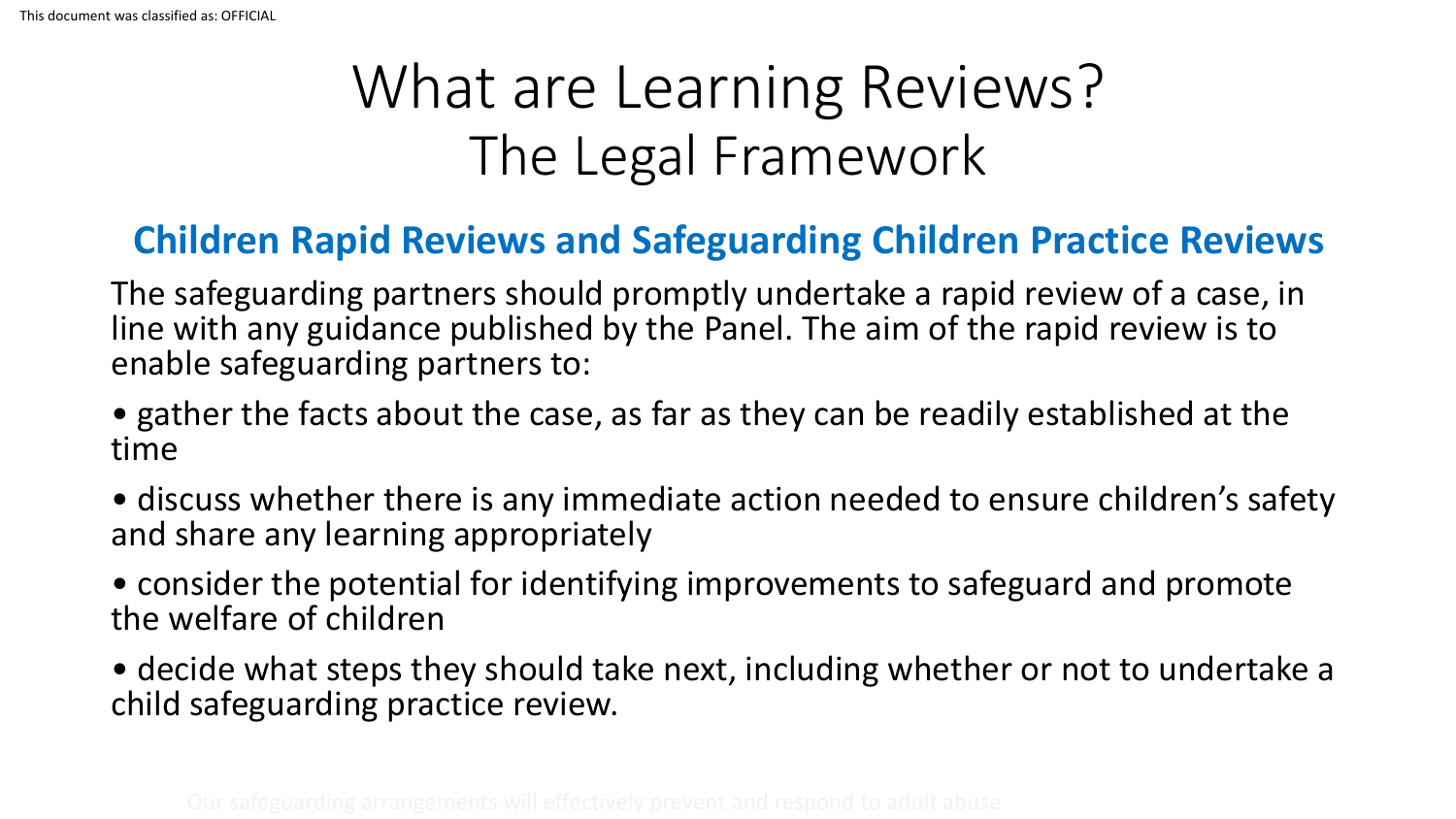### **Safeguarding Adult Reviews**

The Care Act 2014 sets out the criteria for a SAR as follows:

(a) there is reasonable cause for concern about how the TSAB, its members or organisations worked together to safeguard the adult

#### **and**

(b) The adult died and the TSAB knows/suspects this was as a result of abuse or neglect

#### **or**

(c) The adult is still alive but the TSAB knows or suspects the adult has experienced serious abuse/neglect, sustained potentially life threatening injury, serious sexual abuse or serious/permanent impairment of health or development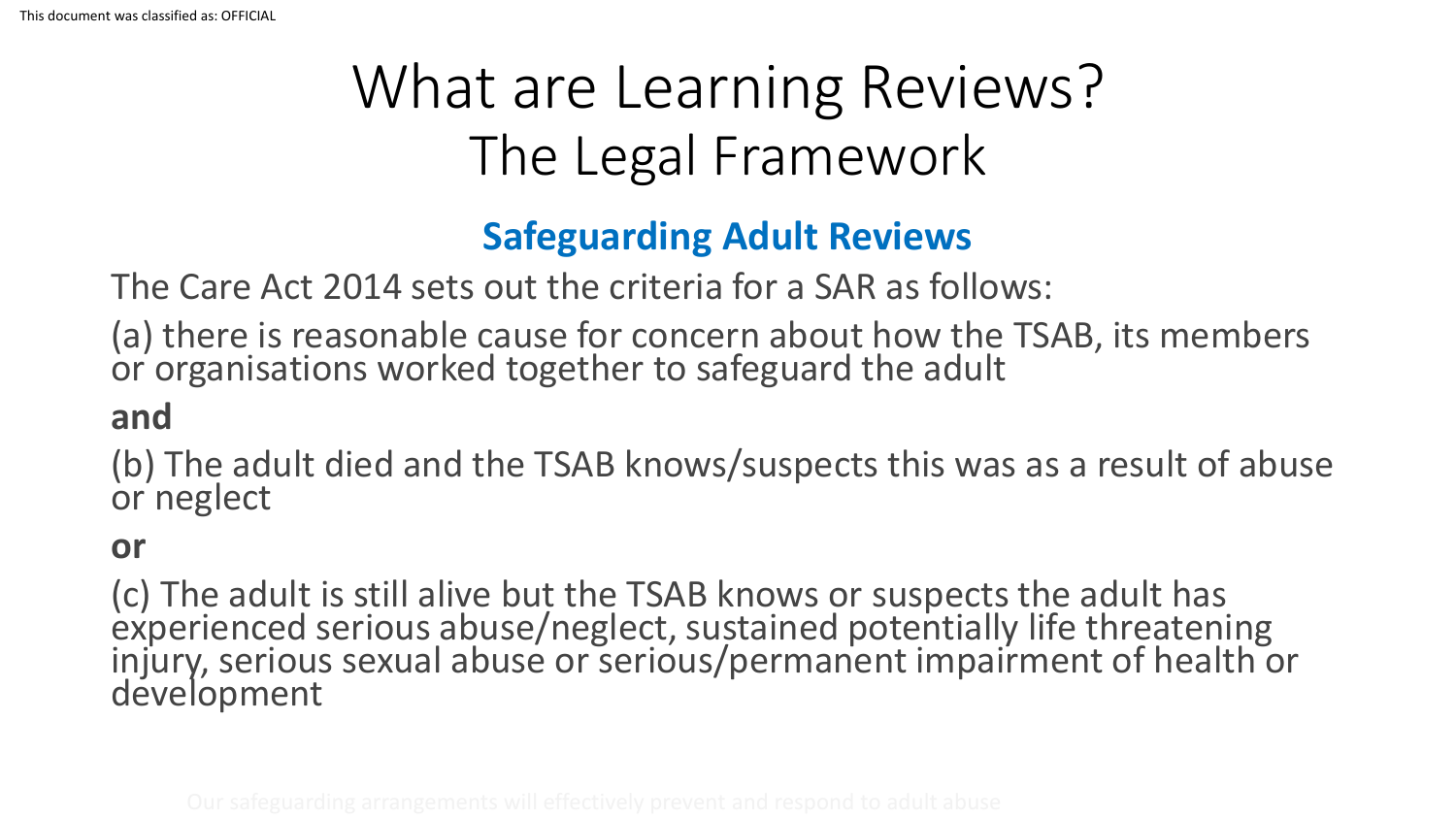### **Domestic Homicide Reviews**

Section 9(3) of the Domestic Violence, Crime and Victims Act 2004

"Domestic Homicide Review" means a review of the circumstances in which the death of a person aged 16 or over has, or appears to have, resulted from violence, abuse or neglect by-

(a) a person to whom he was related or with whom he was or had been in an intimate personal relationship

#### **or**

(b) a member of the same household as himself

held with a view to identifying the lessons to be learnt from the death.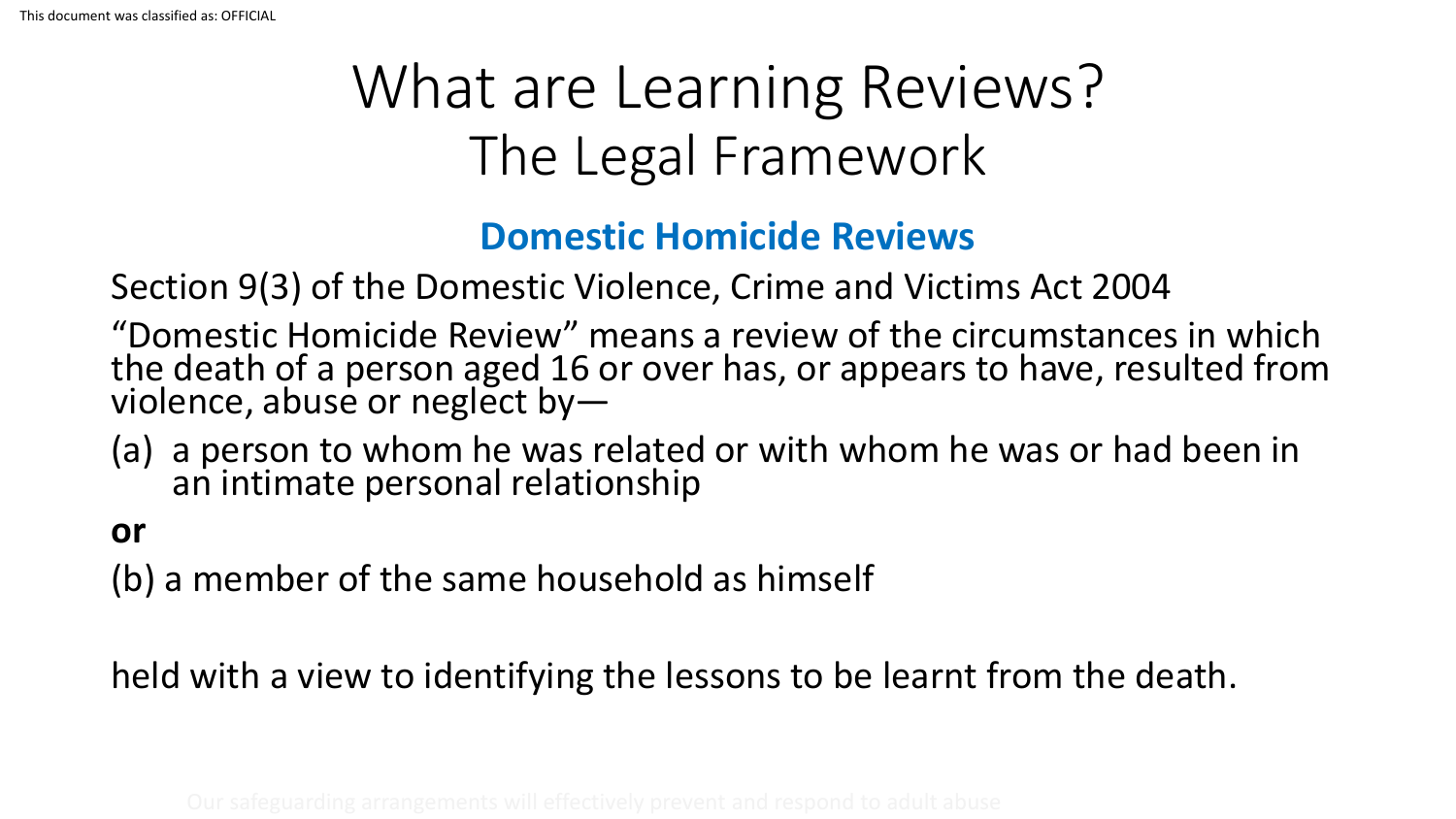### Setting the Scene

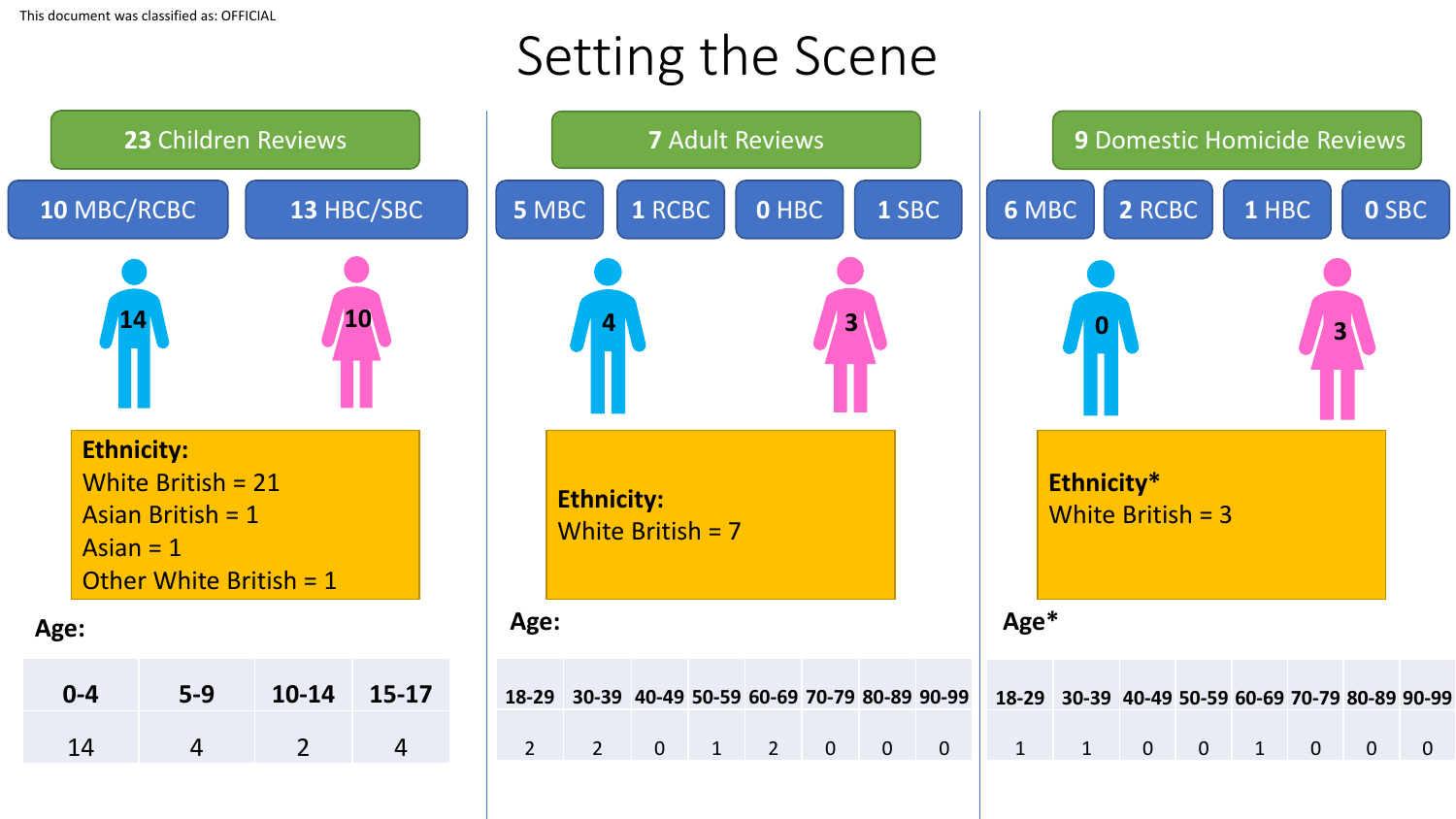## Setting the Scene





- Mental Health Issues (4)
- Professional Curiosity (4)

#### **Main Themes:**

- Multi-Agency Communication and Information Sharing
- Raising awareness of Domestic Abuse /missed opportunities
- Hidden victims barriers to reporting
- Recognising/Escalating Risks
- Lack of Professional Challenge